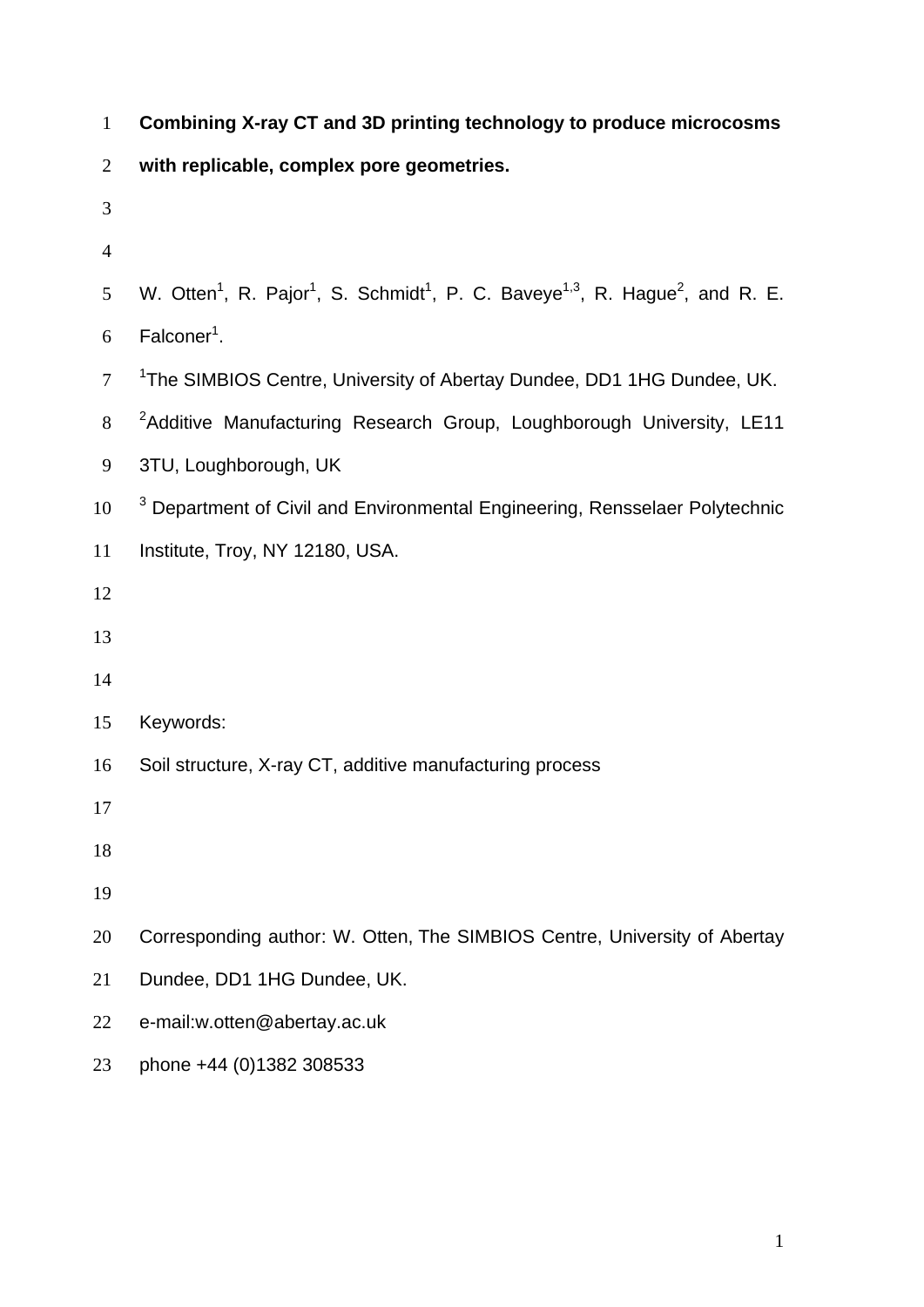**Combining X-ray CT and 3D printing technology to produce microcosms with replicable, complex pore geometries.**  24 25

- 26
- 27

## 28 **Abstract:**

29 30 31 32 33 34 35 36 37 38 Measurements in soils have been traditionally used to demonstrate that soil architecture is one of the key drivers of soil processes. Major advances in the use of X-ray Computed Tomography (CT) afford significant insight into the pore geometry of soils, but until recently no experimental techniques were available to reproduce this complexity in microcosms. This article describes a 3D additive manufacturing technology that can print physical structures with pore geometries reflecting those of soils. The process enables printing of replicated structures, and the printing materials are suitable to study fungal growth. This technology is argued to open up a wealth of opportunities for soil biological studies.

39

40

41 42 43 44 45 46 47 48 Microcosms have played a central role in the development of ecology, leading to model-driven insights into habitat fragmentation, competitive exclusion, resource allocation, and succession (Drake et al., 1996). These conceptual advances could be relevant to soils, whose complex geometry and heterogeneity is widely recognized as the key driver in many ecological processes. In soil science, the development of ecological theories is nevertheless in its infancy and the discipline still stands to benefit from more hypothesis-driven research (Prosser et al, 2007). This requires the level of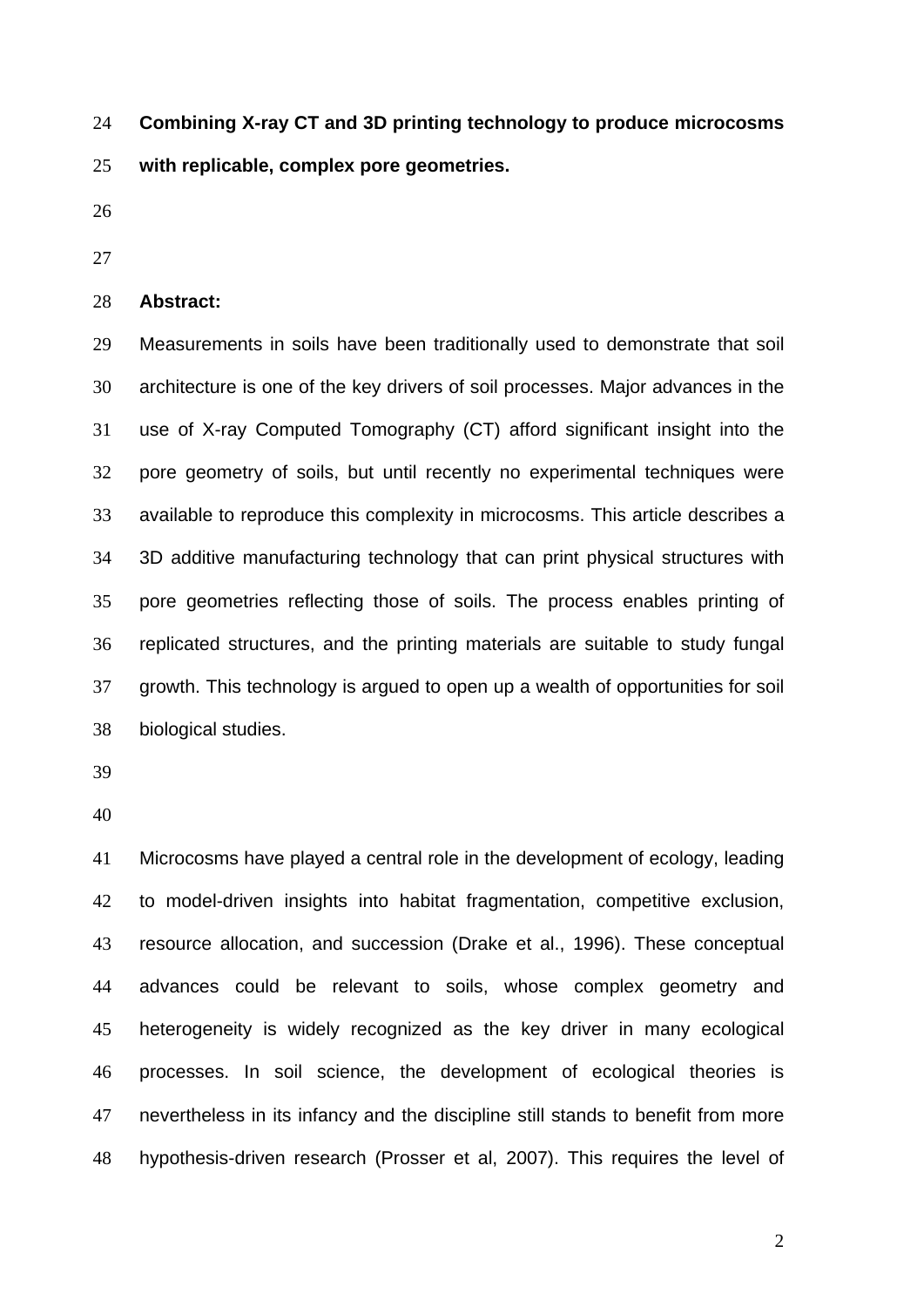49 50 51 52 53 54 55 56 57 experimental control afforded by model systems (Jessup et al. 2004). To date, introduction of heterogeneity in microcosms has been limited due to the difficulty in controlling and replicating the pore geometries of soil at scales relevant for microbial processes, and systematic study of the impact of soil structure on microbial invasions has been restricted to computer simulation studies (e.g., Falconer et al., 2005, 2012). There is therefore a pressing need to advance soil microcosms in ways that retain the control of laboratory-based studies, along with the heterogeneity encountered in the field (Baveye et al., 2011).

58 59 60 61 62 63 64 65 66 67 68 69 70 71 72 73 Engineers have been utilizing 3D printing or "additive manufacturing" for more than a decade. This technology is maturing and printing at small spatial scales is now possible even for complex stalactite like structures encountered in soil. Heterogeneous structures can be printed with a range of materials, including plastics, glass and ceramics. 3D printing technology is on the cusp of major exploitation in many areas (Marks, 2011). The latter tend to be at large spatial scales (> cm), but exploitation at the micron scale is an exciting opportunity, albeit with a few challenges. Here we demonstrate how micro X-ray CT imaging, which quantifies soil structure, can be combined with 3D printing to produce replicated static model microcosms that exhibit the physical heterogeneity found in soils. To produce microcosms, soil pore geometries can be quantified via X-ray CT or digitally designed to desired structures. The digital map is subsequently used in the 3D printing technique to produce replicated structures that can be used to explore for example the role of physical heterogeneity on fungal spread or transport processes. Soil samples including repacked sieved loam and undisturbed samples were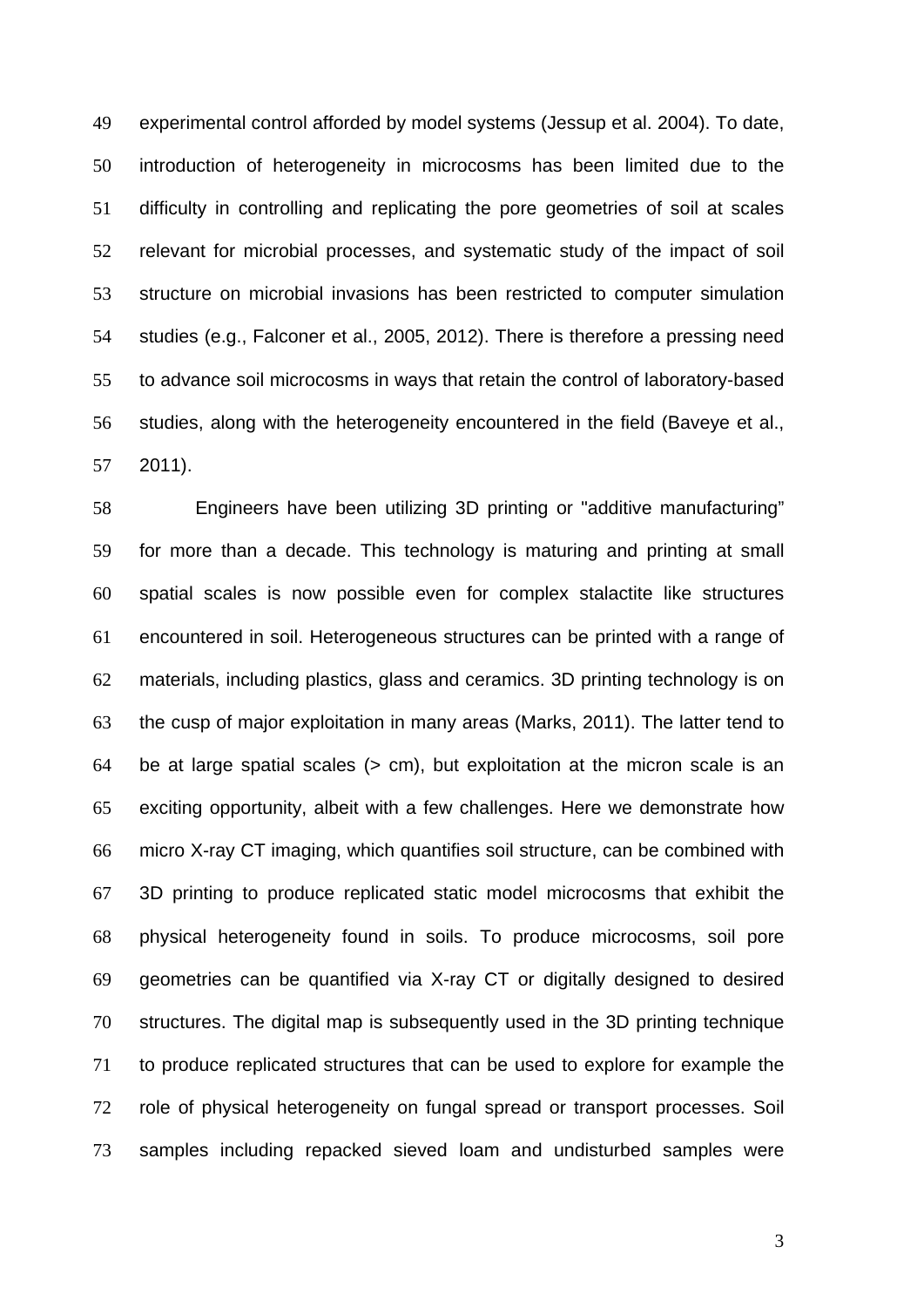scanned at a resolution of 29.3 um, with a Nikon HMX 225 X-ray microtomography system (Pajor et al., 2010). If required, these structures can subsequently be printed in different sizes to scale the porous medium (Fig 1). From the voxel data, the surface of pore network was extracted. The result of this process is a surface representation of the sample, with stereo lithography file format (STL). The polygonal mesh consists of up to 10.5 million triangles. This retains the key characteristics of the pore volume but does introduce some smoothening of the surface walls compared to real soil. An EOS P390 polymeric Laser Sintering machine (Additive Manufacturing Research Group, Loughborough University) was used to print the 3D structures in Nylon 12. The P390 has a heated chamber which is filled with a thin layer (0.1mm) of polymeric powdered materials (typically semi-crystalline polymers such as Nylon 12). A 50W  $CO<sub>2</sub>$  Laser is used to selectively melt (print) the polymeric 74 75 76 77 78 79 80 81 82 83 84 85 86 87 88 89 90 91 92 93 94 95 96 97 powder according to the digital map. The powder offers a supporting surface during the printing process enabling so called stalactite-like structures. The powder is removed from the pore space after the printing process. Other printers use two plastics, one of which (representing the pore space) is dissolved after the printing process. Nylon 12, used in this study, is a resistant material enabling autoclaving and re-use of the samples, is resistant to most chemicals and has a low water adsorption. Up to two hundred replicated soillike microcosms, as in Fig.1, can be printed overnight at very low cost covering the price of polymers only. The final stage is removal of the unprinted powder from internal cavities using a variety of methods such as vibration, ultrasonication, vacuuming, boiling, brushing and rinsing. This currently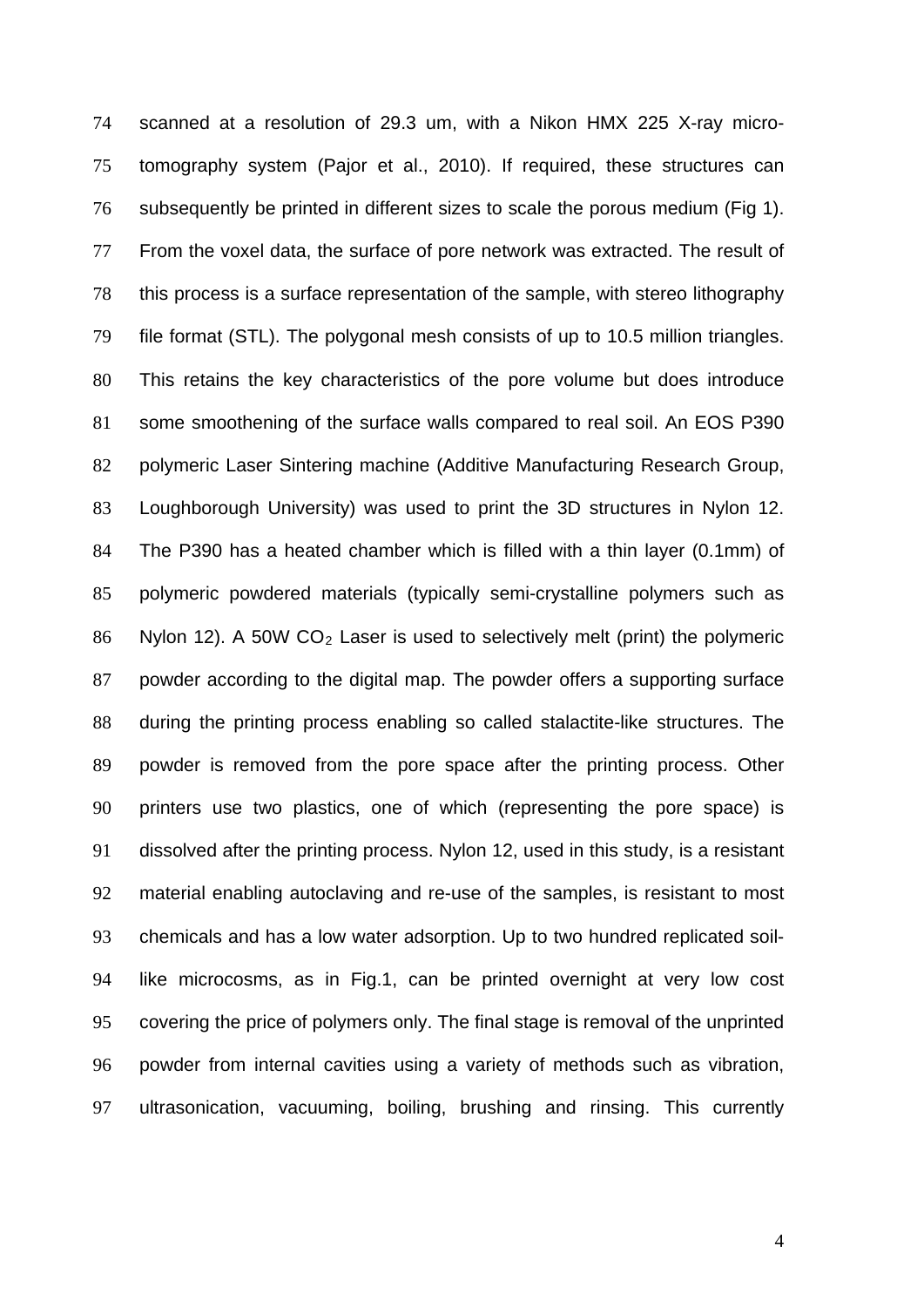98 99 restricts the printing process to structures with well and fully connected pore volumes.

100 101 102 103 104 105 106 107 108 109 110 111 112 Replicate printed structures need be similar and tolerated by microorganisms. To ascertain that these conditions are met, ten Nylon-12 model systems were printed from the same structure. The Nylon 12 structures were then rescanned as above and data were converted to binarized images in ImageJ v 43 using Li's method. The surface area of the pore-solid interface and the pore volume for each replicate were determined. The average pore volume fraction, which is the total volume within which all microbial and physical processes occur, was 0.66 and highly reproducible with a small standard error (SE) of 0.0064. Similarly the volume of the solid phase (Nylon 12) was highly reproducible for each printed structure with an average of 10,985 mm<sup>3</sup> (SE = 223). The average solid-air interface of the structures was 38,320 mm<sup>2</sup> (SE = 1301). All standard errors were within 3% of the mean values showing a highly successful reproduction for complex geometries.

113 114 115 116 117 118 119 120 To assess whether the printed microcosms could host fungi, we introduced 3 poppy seeds that were previously colonised by *Rhizoctonia*  solani into the 3D printed soil and incubated it at 23 <sup>o</sup>C for 3 days. The colonisation by this fungus was similar to that previously observed in bulk-soil (Harris et al., 2003) and in cracks (Otten et al., 2004), with preferential spread within larger pores and fungal hyphae bridging air gaps (Fig 2). This indicates that the soil-derived model systems are suited to study the effect of physical heterogeneity on fungal growth and species interactions (Fig 2).

121 122 In conclusion, 3D printing makes it possible to produce replicable static model systems possessing some of the physical complexity of soils. The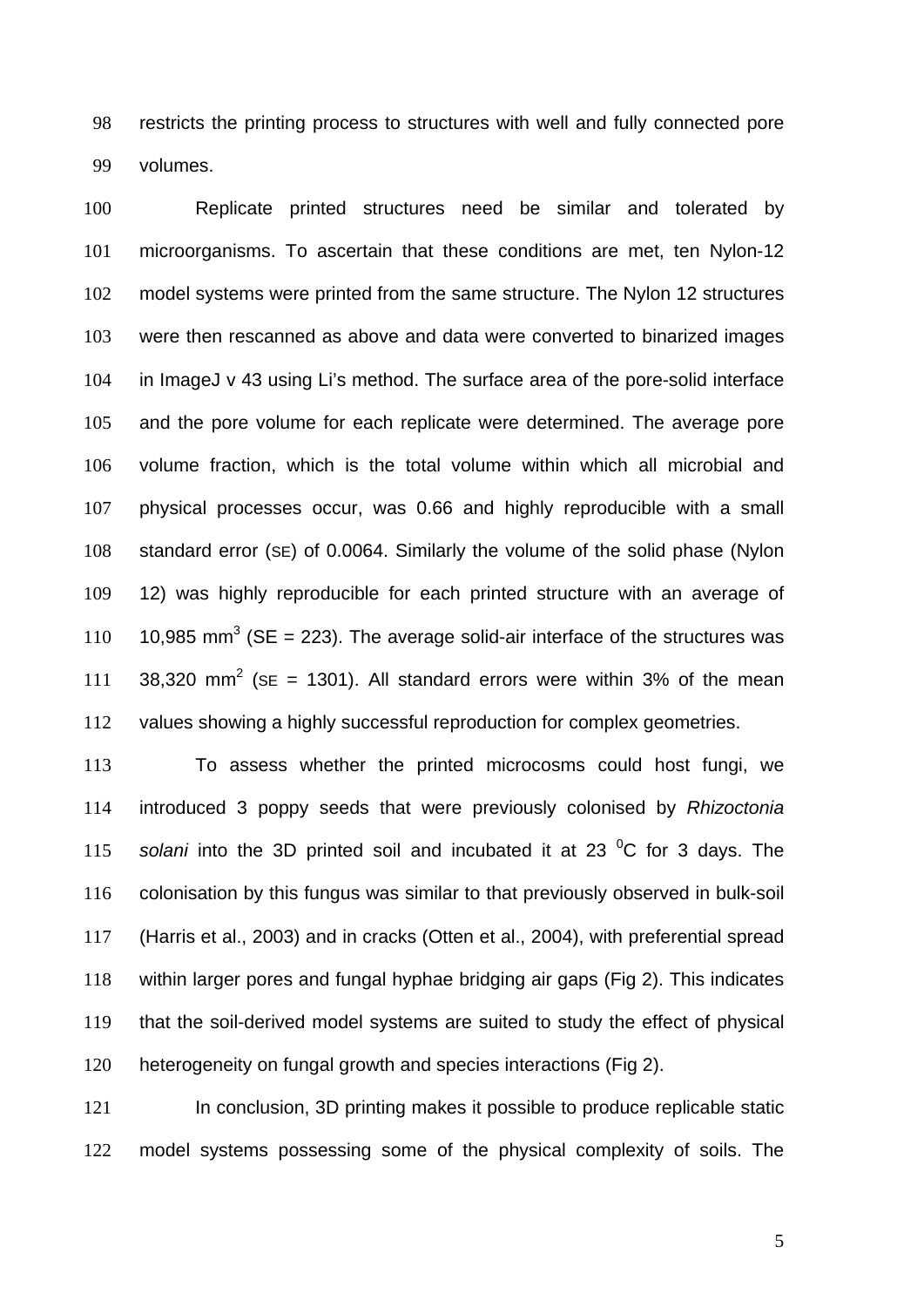123 124 125 126 127 128 129 130 131 132 133 134 135 136 137 current example is focused on relatively large pores, with the original structure scaled up three times to ensure all powder could be removed from the intricate pore network, and to produce pores with diameters in which we can study fungal invasion. Future work will address the limits of 3D printing technology in accurately replicating soil samples with more complicated geometries (lower porosities, high tortuosity) from which powder removal is a key challenge and to test the microscopic characteristics of the surface. Nevertheless, advancements can be made to comprehend interactions whilst explicitly considering structural heterogeneity, something hitherto not possible with alternative methods. Finally alternative polymers can be used to alter hydrophobicity of surface properties and determine its effect on hydrological properties of the structure. Many printers are available at prices of a few thousand pounds. Although the cheaper versions may not be able to cope with the complexity of soil structures, it is likely that rapid advances will make this an accessible technology in the near future.

138

139 140 Acknowledgement: We thank Dr. Veronica Morales for valuable discussion and Mr. Mark East for printing the structures.

141

142 References.

143

144 145 146 147 Baveye, P.C., Rangel, D., Jacobson, A.R., Laba, M., Darnault, C., Otten, W., Radulovich, R., Camargo, F. A. O., 2011. From Dust Bowl to Dust Bowl: Soils are Still Very Much a Frontier of Science. Soil Science Society of America Journal, 75., 6, 2037-2048.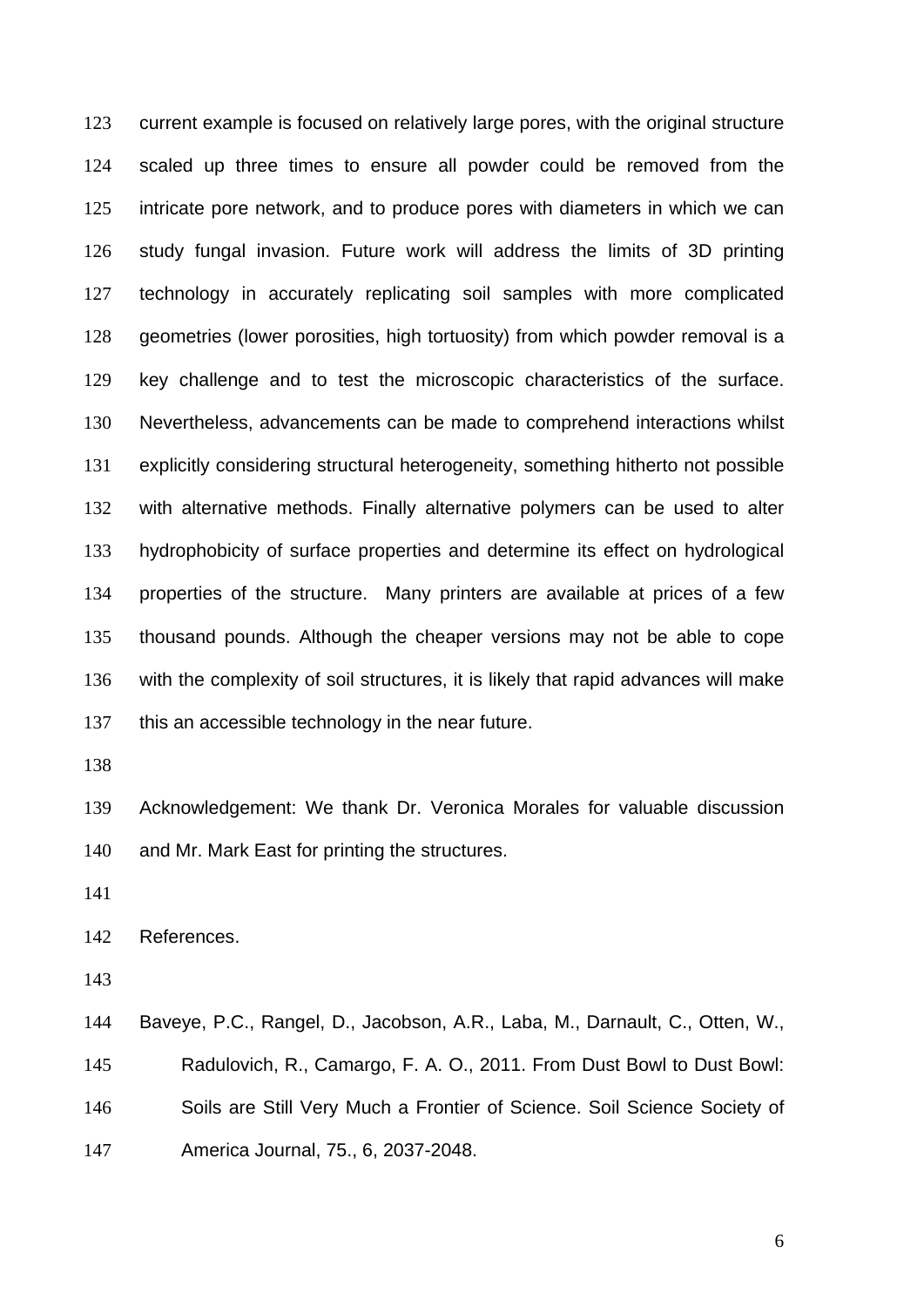- 148 149 Drake, J.A., Huxel, G.R., Hewitt, C.L., 1996. Microcosms as models for generating and testing community theory. Ecology, 77, 670-677.
- 150 151 152 Falconer, R.E., Bown, J., White, N., Crawford, J., 2005. Biomass Recycling and the origin of phenotype in fungal mycelia. Proc. Roy. Soc B. Lond. 272, 1727-1734.
- 153 154 155 Falconer, R., Houston, A., Otten, W., Baveye, P.C., 2012. Emergent behaviour of fungal dynamics: Influence of soil architecture and water distribution. Soil Science (In Press).
- 156 157 158 Harris, K., Young, I.M., Gilligan, C.A., Otten, W., Ritz, K., 2003. Effect of bulk density on the spatial organisation of the fungus *Rhizoctonia solani* in soil. FEMS Microbial Ecology, 44, 45-56.
- 159 160 161 Jessup, C.M., Kassen, R., Forde, S E., Kerr, B., Buckling, A., Rainey, P. B., Bohannan, B.J.M., 2004. Big questions, small worlds: microbial model systems in ecology. Trends in Ecology and Evolution, 19,189-197.
- 162 163 Marks, P., 2011. 3D printing takes off with the world's first printed plane, New Scientist, 211, 17-18
- 164 165 166 Otten, W., Harris, K., Young, I.M., Ritz, K., Gilligan, C.A., 2004. Preferential spread of the pathogenic fungus *Rhizoctonia solani* through structured soil. Soil Biology & Biochemistry 36, 203-210.
- 167 168 169 Pajor, R., Falconer, R., Hapca, S., Otten, W., 2010. Modelling and quantifying the effect of heterogeneity in soil physical conditions on fungal growth. Biogeosciences 7, 3731-3740.
- 170 Prosser, J. I., Bohannan, B. J. M., Curtis, T. P., Ellis, R. J., Firestone, M. K.,
- 171 Freckleton, R. P., Green, J. L., Green, L. E., Killham, K., Lennon, J. J.,
- 172 Osborn, A. M., Solan, M., Van der Gast, C. J., Young, J. P. W., 2007.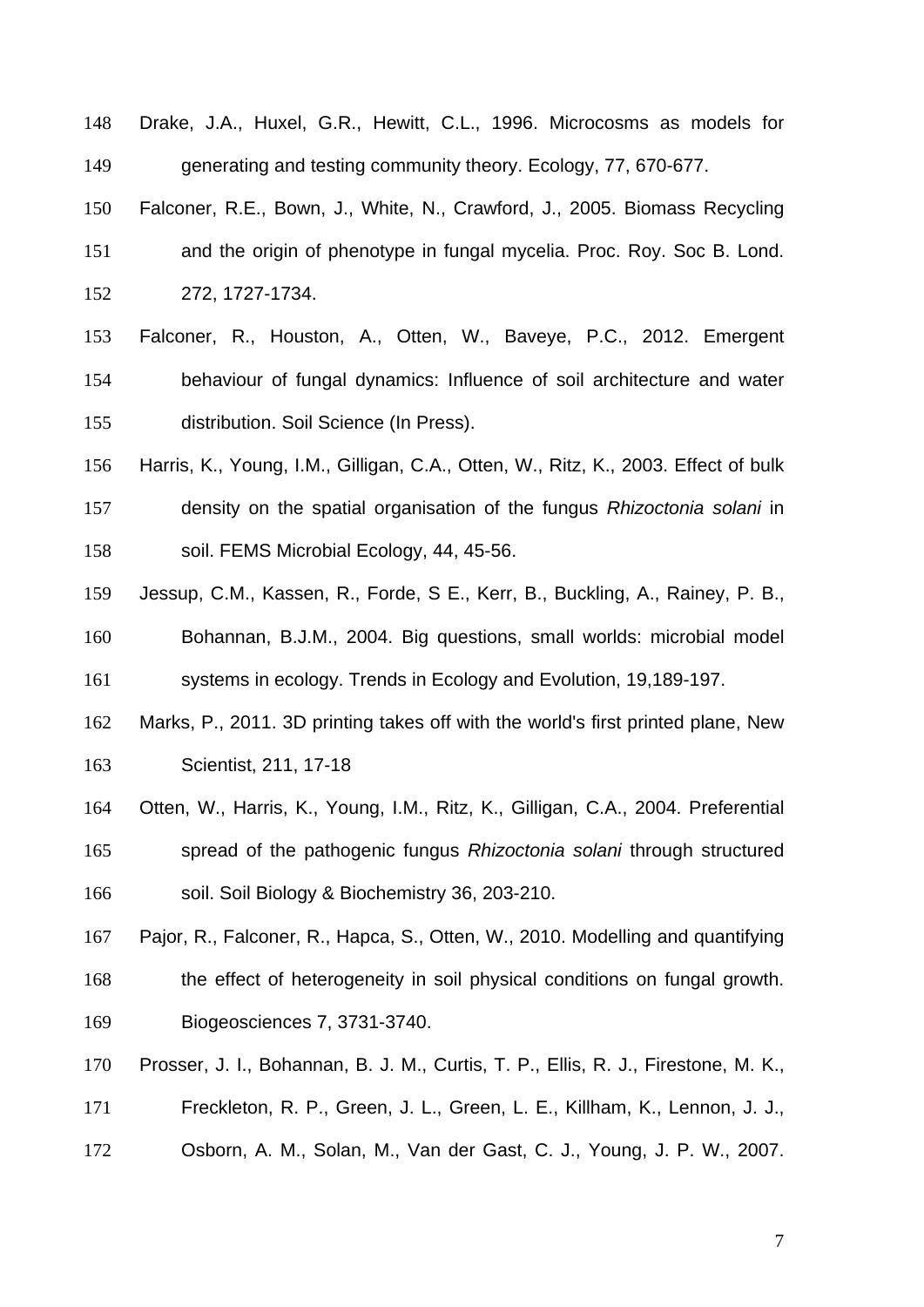173 174 The role of ecological theory in microbial ecology. Nature Reviews Microbiology 5, 384-392.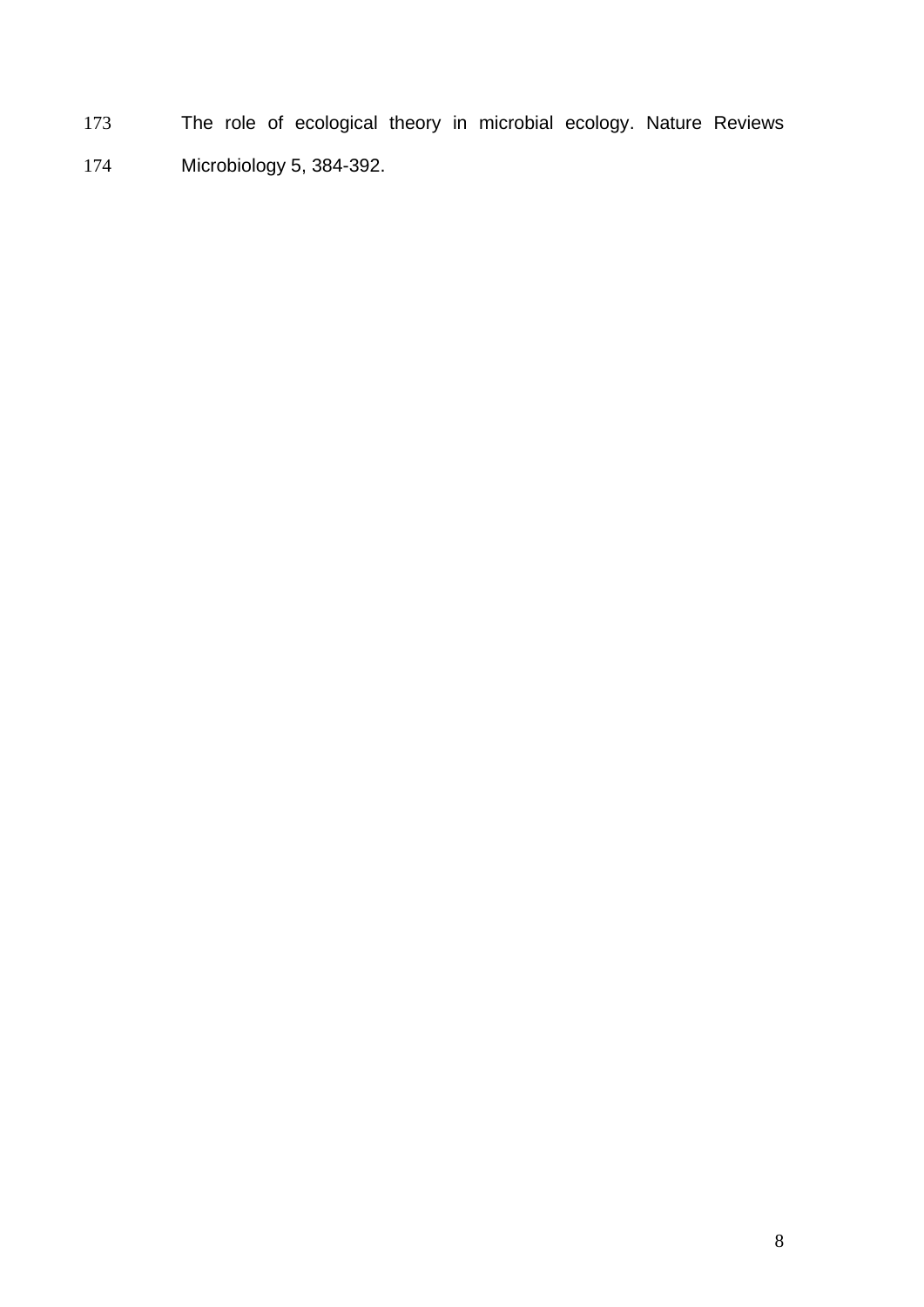

 Fig 1 Soil-like structures demonstrating the range of microcosms that can be reproduced with 3D printing from a digital map. Printed structures from repacked sieved loamy sand (scaled to (A) 1.8 and (B) 2.7 cm wide), (C) the same sample but now with the pore space printed, and (D) an example of printed undisturbed soil sample with macro-pores.